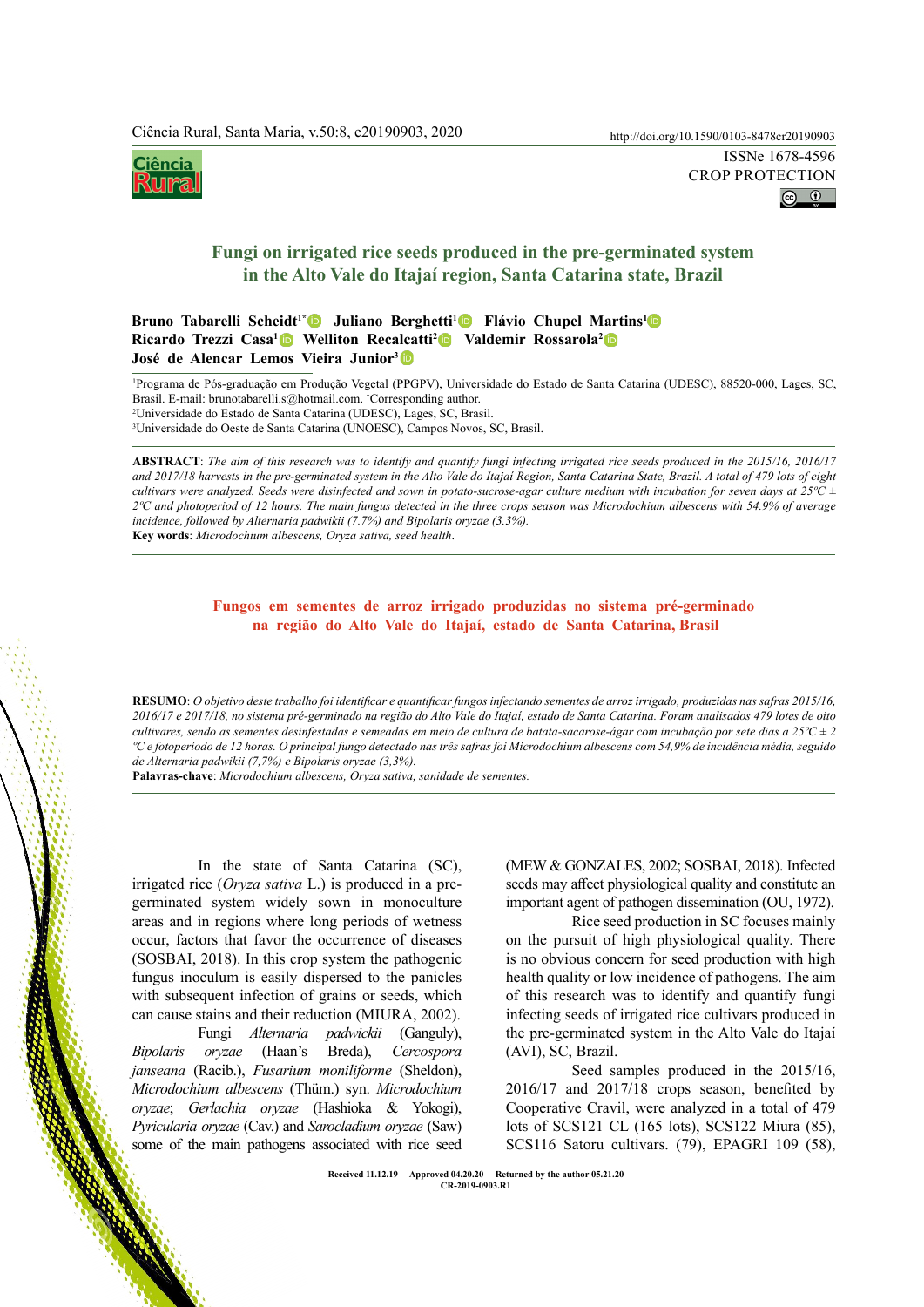SCSBRS Tio Taka (49), SCS118 Marquês (22), SCS117 CL (11) and Primoriso CL (10), from the AVI region, SC. Disease management in these crops followed the indications of the cooperative. For chemical control, a mixture of strobirulin + triazole + benzothiazole was sprayed at the stages of booting and flowering and / or grain formation (SOSBAI, 2018). In the cooperative the seeds were stored in polypropylene bags with humidity and room temperature. Seeds were collected and sent to the Plant Pathology Laboratory Santa Catarina State University (UDESC). Detection of fungi was done in PSA  $+A$  culture medium (Potato-Sucrose-Agar + Antibiotic = 200 mg L-1 streptomycin sulfate). Seeds were disinfected with sodium hypochlorite solution (1%) for two minutes and then washed with sterile water. For each lot, 200 seeds were analyzed, four replicates of 50, sown in acrylic Petri dishes and kept in growth chambers for seven days at 25 ºC and 12 hours photoperiod. For detection of *P. oryzae* the paper substrate incubation method (blotter test) was used. Six lots were randomly selected from each cultivar, totaling 48 lots. The seeds were arranged in a gerbox acrylic box containing two layers of moistened filter paper and incubated in a continuous light growth chamber at 27 ºC. The evaluation was performed at four and seven days. A completely randomized experimental design was used for both detection methods. Were considered infected in which it was possible to identify the colony and / or structures of the fungi, confirming the identification with microscope (BARNETT & HUNTER, 1998).

The main pathogenic fungus associated with seeds were *M. albescens* with 54.9% of the average incidence and 100% of the prevalence, respectively followed by *A. padwikii* (7.7% / 90.6%), *B. oryzae* (3.3% / 59.9%), *Curvularia* sp. (3.1% / 66.5%) and *S. oryzae* (2.7% / 49.4%) (Table 1 and

Table 1 - Average incidence of fungi associated with seeds of irrigated rice cultivars produced in the Alto Vale do Itajaí Region, Santa Catarina State. Lages, 2019.

| Cultivar                            | $N^{\circ}$ Lotes |      |      |     |     |     |     |     |     |       |     |     |
|-------------------------------------|-------------------|------|------|-----|-----|-----|-----|-----|-----|-------|-----|-----|
|                                     |                   | Mic  | Alt  | Cur | Bip | Sar | Nig | Pen | Asp | Altsp | Cer | Fus |
|                                     |                   |      |      |     |     |     |     |     |     |       |     |     |
| SCS121 CL                           | 57                | 61.9 | 6.0  | 6.6 | 7.3 | 2.2 | 0.8 | 1.1 | 0.7 | 0.1   | 0.2 | 0.0 |
| SCS116 Satoru                       | 33                | 72.3 | 2.9  | 1.7 | 1.6 | 2.2 | 1.6 | 1.3 | 1.2 | 0.4   | 0.3 | 0.0 |
| <b>SCSBRS</b> Tio Taka              | 17                | 55.6 | 7.7  | 5.7 | 7.3 | 2.7 | 3.0 | 0.5 | 0.7 | 0.9   | 0.4 | 0.4 |
| Epagri 109                          | 11                | 68.1 | 2.0  | 2.0 | 2.5 | 3.9 | 1.2 | 2.1 | 2.3 | 1.0   | 0.0 | 0.0 |
| SCS117 CL                           | 11                | 60.5 | 9.0  | 3.9 | 5.1 | 2.5 | 1.4 | 0.4 | 0.3 | 0.5   | 0.4 | 0.0 |
| SCS118 Marquês                      | 10                | 57.2 | 7.6  | 9.6 | 3.3 | 3.7 | 0.7 | 1.8 | 1.8 | 0.0   | 0.2 | 0.0 |
| Average (%)                         |                   | 62.6 | 5.8  | 4.9 | 4.5 | 2.8 | 1.4 | 1.2 | 1.2 | 0.5   | 0.3 | 0.1 |
| -----------------------Safra 2016 / |                   |      |      |     |     |     |     |     |     |       |     |     |
| SCS121 CL                           | 55                | 530  | 7.4  | 3.0 | 2.7 | 4.2 | 0.9 | 0.6 | 1.0 | 0.7   | 1.2 | 0.1 |
| SCS116 Satoru                       | 33                | 506  | 9.1  | 2.4 | 2.8 | 2.7 | 0.7 | 1.3 | 1.9 | 0.9   | 0.8 | 0.2 |
| Epagri 109                          | 31                | 455  | 11.3 | 3.0 | 3.2 | 3.9 | 0.6 | 0.8 | 1.3 | 1.5   | 0.6 | 0.3 |
| <b>SCSBRS Tio Taka</b>              | 26                | 627  | 6.5  | 2.5 | 3.4 | 3.4 | 0.7 | 0.5 | 0.7 | 1.0   | 0.5 | 0.3 |
| SCS122 Miura                        | 12                | 431  | 11.7 | 5.6 | 5.1 | 7.1 | 0.0 | 1.2 | 2.1 | 2.3   | 1.1 | 0.0 |
| SCS118 Marquês                      | 12                | 453  | 9.3  | 3.0 | 3.3 | 4.8 | 1.6 | 0.4 | 0.8 | 1.6   | 1.1 | 0.0 |
| Average $(\% )$                     |                   | 500  | 9.2  | 3.2 | 3.4 | 4.3 | 0.7 | 0.8 | 1.3 | 1.3   | 0.9 | 0.2 |
| --Safra 2017<br>$2018 -$<br>.       |                   |      |      |     |     |     |     |     |     |       |     |     |
| SCS122 Miura                        | 73                | 535  | 7.2  | 1.7 | 1.6 | 1.1 | 0.6 | 0.1 | 0.0 | 0.3   | 1.2 | 0.0 |
| <b>SCS121 CL</b>                    | 53                | 516  | 5.9  | 0.8 | 3.3 | 0.5 | 0.8 | 0.1 | 0.2 | 0.4   | 1.0 | 0.1 |
| Epagri 109                          | 16                | 446  | 14.3 | 1.7 | 1.9 | 0.3 | 0.7 | 0.1 | 0.0 | 0.8   | 1.2 | 0.0 |
| SCS116 Satoru                       | 13                | 489  | 8.9  | 1.2 | 2.6 | 0.3 | 0.0 | 0.2 | 0.4 | 0.7   | 2.5 | 0.1 |
| Primoriso CL                        | 10                | 577  | 7.2  | 1.0 | 0.9 | 0.9 | 0.5 | 0.2 | 0.0 | 0.4   | 2.8 | 0.0 |
| <b>SCSBRS</b> Tio Taka              | 6                 | 562  | 4.5  | 0.7 | 2.5 | 2.2 | 0.3 | 0.3 | 0.0 | 0.3   | 1.2 | 0.0 |
| Average $(\% )$                     |                   | 521  | 8.0  | 1.2 | 2.1 | 0.9 | 0.5 | 0.2 | 0.1 | 0.5   | 1.6 | 0.0 |
| Overall Average (%)                 |                   | 550  | 7.7  | 3.1 | 3.3 | 2.7 | 0.9 | 0.7 | 0.9 | 0.8   | 0.9 | 0.1 |

Mic - *Microdochium albescens*; Alt - *Alternaria padwiicki*; Cur - *Curvularia sp.*;Bip - *Bipolaris oryzae*; Sar - *Sarocladium oryzae*; Nig - Nigrospora oryza; Pen - *Penicillium* spp.; Asp - *Aspergillus flavus*; Altsp - *Alternaria* sp*.*; Cer - *Cercospora janseana* e Fus*- Fusarium*  sp.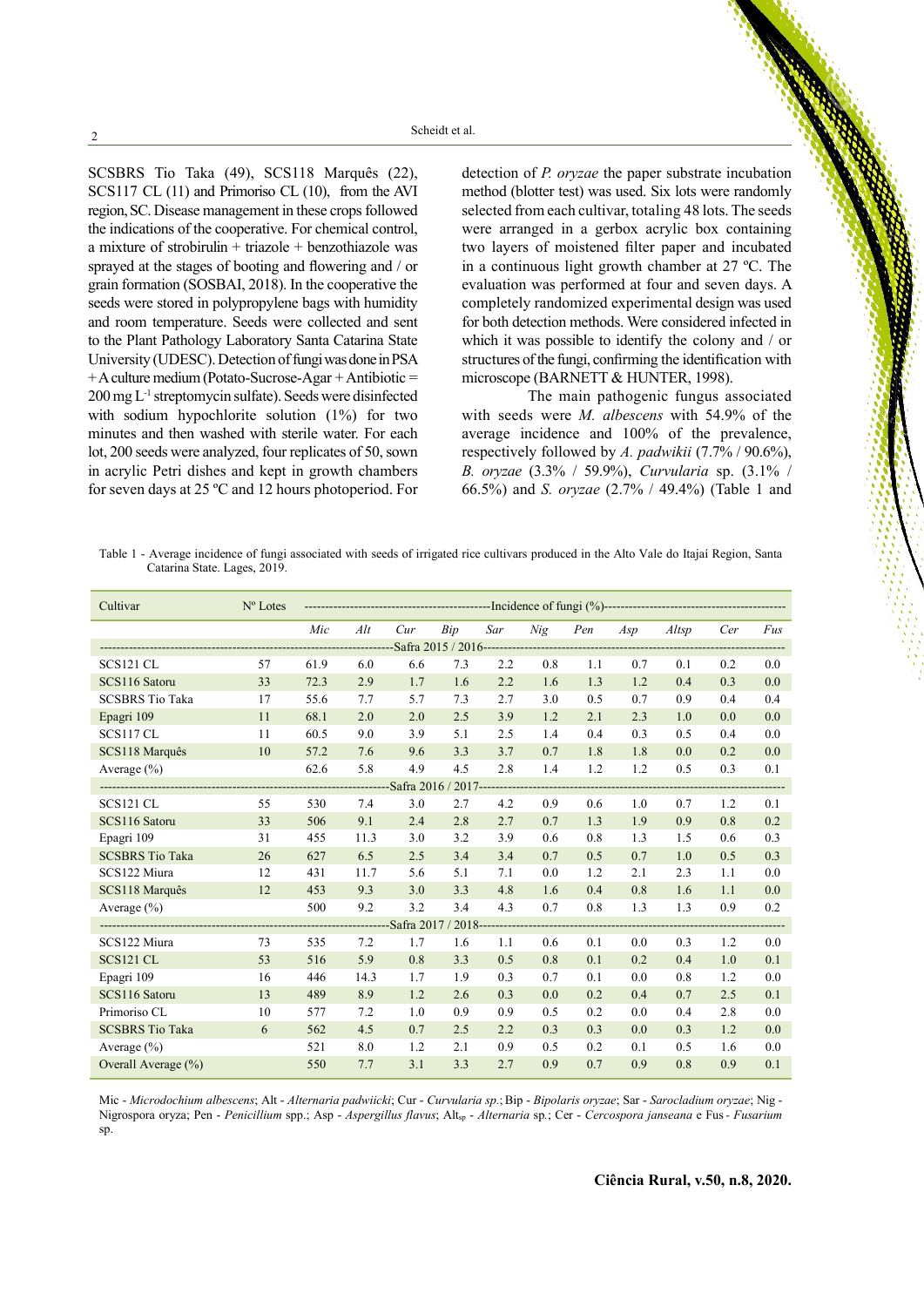table 2). Similar results were reported in irrigated rice cultivars in 350 samples analyzed in Rio Grande do Sul State (RS), from 1993 to 1998, also detecting *G. oryzae* (18.0%), *Alternaria* sp. (6.3%), *C. lunata* (4.9%) and *B. oryzae* (2.6%) (FRANCO et al., 2001). In another study also in RS, in 162 plots of rice from the 2005/06 crop season, *Alternaria* sp. (9.6%), *Bipolaris sp*. (9.3%), *Gerlachia* sp. (4.9%) and *Curvularia* sp. (3.8%) (FARIAS et al., 2007).

The fungus *M. albescens* was the only with 100% prevalence (Table 2). This pathogen causes scalding in rice leaves, a growing disease in crop in the AVI, SC. The fungus was reported in RS association with seeds ranging from 6 to 31% (average 18%) (FRANCO et al., 2001) and 1 to 33% (average 4.9%) (FARIAS et al., 2007), but with a lower incidence than that obtained in this study (range 43.1 to 72.3% and average 54.9%). This may be related to the detection method, reaction of rice genotypes and cropping systems. MALAVOLTA (2007), using filter paper method detected an average incidence of *M. oryzae* of 24.6 and 29.8%, respectively in 2003 and 2004, in rice genotype seeds in the of São Paulo (SP) state. PSA medium is more efficient in detecting *M. albescens* when compared to the filter paper method (GUTIÉRREZ et al. 2009). Analyzing genotypes, a higher incidence was observed in SCS116 Satoru (72.3% in 2015/16 crop) and lower in SCS122 Miura (43.1% in 2016/17 crop). These values are considered high for a possible obtaining of healthy seed for pathogen management, since there is no information on resistance reaction of cultivars for *M. albescens* in the states of SC and RS (SOSBAI, 2018).

The fungus *A. padwickii*, included in the group of grain spotters, obtained average incidence in the three harvests of 7.7% and prevalence of

Table 2 - Average prevalence of fungi associated with seeds of irrigated rice cultivars produced in the Alto Vale do Itajaí Region, Santa Catarina State. Lages, 2019.

| Cultivar               | $N^{\circ}$ Lotes |     |      |      |      |      |      |      |      |       |      |      |
|------------------------|-------------------|-----|------|------|------|------|------|------|------|-------|------|------|
|                        |                   | Mic | Alt  | Cur  | Bip  | Sar  | Nig  | Pen  | Asp  | Altsp | Cer  | Fus  |
|                        |                   |     |      |      |      |      |      |      |      |       |      |      |
| SCS121 CL              | 57                | 100 | 84.7 | 66.7 | 39.4 | 63.2 | 36.4 | 33.3 | 48.5 | 21.2  | 9.1  | 0.0  |
| SCS116 Satoru          | 33                | 100 | 100  | 70.6 | 76.5 | 57.6 | 64.7 | 29.4 | 23.5 | 17.7  | 17.7 | 0.0  |
| <b>SCSBRS Tio Taka</b> | 17                | 100 | 100  | 90.9 | 45.5 | 64.7 | 54.6 | 36.4 | 9.1  | 18.2  | 18.2 | 0.4  |
| Epagri 109             | 11                | 100 | 36.4 | 45.5 | 54.6 | 81.8 | 27.3 | 54.6 | 63.6 | 27.3  | 9.1  | 0.0  |
| SCS117 CL              | 11                | 100 | 89.5 | 89.5 | 77.2 | 72.7 | 26.3 | 45.6 | 22.8 | 8.8   | 14.0 | 0.0  |
| SCS118 Marquês         | 10                | 100 | 90.0 | 100  | 50.0 | 70.0 | 40.0 | 50.0 | 40.0 | 0.0   | 100  | 0.0  |
| Average $(\% )$        |                   | 100 | 83.4 | 77.2 | 57.2 | 68.3 | 41.6 | 41.6 | 34.6 | 15.5  | 13.0 | 0.1  |
|                        |                   |     |      |      |      |      |      |      |      |       |      |      |
| SCS121 CL              | 55                | 100 | 89.1 | 80.0 | 63.6 | 63.6 | 23.6 | 27.3 | 36.4 | 32.7  | 40.0 | 3.6  |
| SCS116 Satoru          | 33                | 100 | 90.9 | 69.7 | 60.6 | 45.5 | 21.2 | 48.5 | 42.4 | 36.4  | 21.2 | 6.1  |
| Epagri 109             | 31                | 100 | 92.3 | 69.2 | 53.8 | 38.5 | 19.2 | 21.9 | 19.2 | 46.2  | 34.6 | 7.7  |
| <b>SCSBRS Tio Taka</b> | 26                | 100 | 96.8 | 77.4 | 67.7 | 58.1 | 16.1 | 32.3 | 45.2 | 54.8  | 32.3 | 9.7  |
| SCS122 Miura           | 12                | 100 | 100  | 91.7 | 100  | 91.7 | 0.0  | 58.3 | 50.0 | 75.0  | 33.3 | 16.7 |
| SCS118 Marquês         | 12                | 100 | 100  | 91.7 | 75.0 | 50.0 | 50.0 | 16.2 | 25.0 | 50.0  | 25.0 | 16.7 |
| Average $(\% )$        |                   | 100 | 94.8 | 79.9 | 70.1 | 57.9 | 21.7 | 34.1 | 36.4 | 49.2  | 31.1 | 10.1 |
|                        |                   |     |      |      |      |      |      |      |      |       |      |      |
| SCS122 Miura           | 73                | 100 | 868  | 26.4 | 66.0 | 18.9 | 22.6 | 5.7  | 7.6  | 18.9  | 32.1 | 5.7  |
| <b>SCS121 CL</b>       | 53                | 100 | 100  | 53.1 | 69.2 | 15.4 | 23.1 | 15.4 | 15.4 | 30.8  | 53.8 | 0.0  |
| Epagri 109             | 16                | 100 | 100  | 16.6 | 50.0 | 0.0  | 16.7 | 16.7 | 0.0  | 16.7  | 50.0 | 0.0  |
| SCS116 Satoru          | 13                | 100 | 937  | 50.0 | 56.3 | 12.5 | 18.8 | 6.3  | 0.0  | 31.3  | 50.0 | 0.0  |
| Primoriso CL           | 10                | 100 | 918  | 57.5 | 45.2 | 34.3 | 12.3 | 6.9  | 1.4  | 10.9  | 49.3 | 2.7  |
| <b>SCSBRS Tio Taka</b> | 6                 | 100 | 90.0 | 50.0 | 30.0 | 50.0 | 0.0  | 10.0 | 0.0  | 20.0  | 90.0 | 0.0  |
| Average $(\% )$        |                   | 100 | 93.7 | 42.3 | 52.8 | 21.9 | 15.6 | 10.2 | 4.1  | 21.4  | 54.2 | 1.4  |
| Overall Average (%)    |                   | 100 | 90.6 | 66.5 | 59.9 | 49.4 | 26.3 | 28.6 | 25.0 | 28.7  | 32.8 | 11.6 |

Mic - *Microdochium albescens*; Alt - *Alternaria padwiicki*; Cur - *Curvularia sp.*;Bip - *Bipolaris oryzae*; Sar - *Sarocladium oryzae*; Nig - Nigrospora oryza; Pen - *Penicillium* spp.; Asp - *Aspergillus flavus*; Altsp - *Alternaria* sp*.*; Cer - *Cercospora janseana* e Fus*- Fusarium*  sp.

#### **Ciência Rural, v.50, n.8, 2020.**